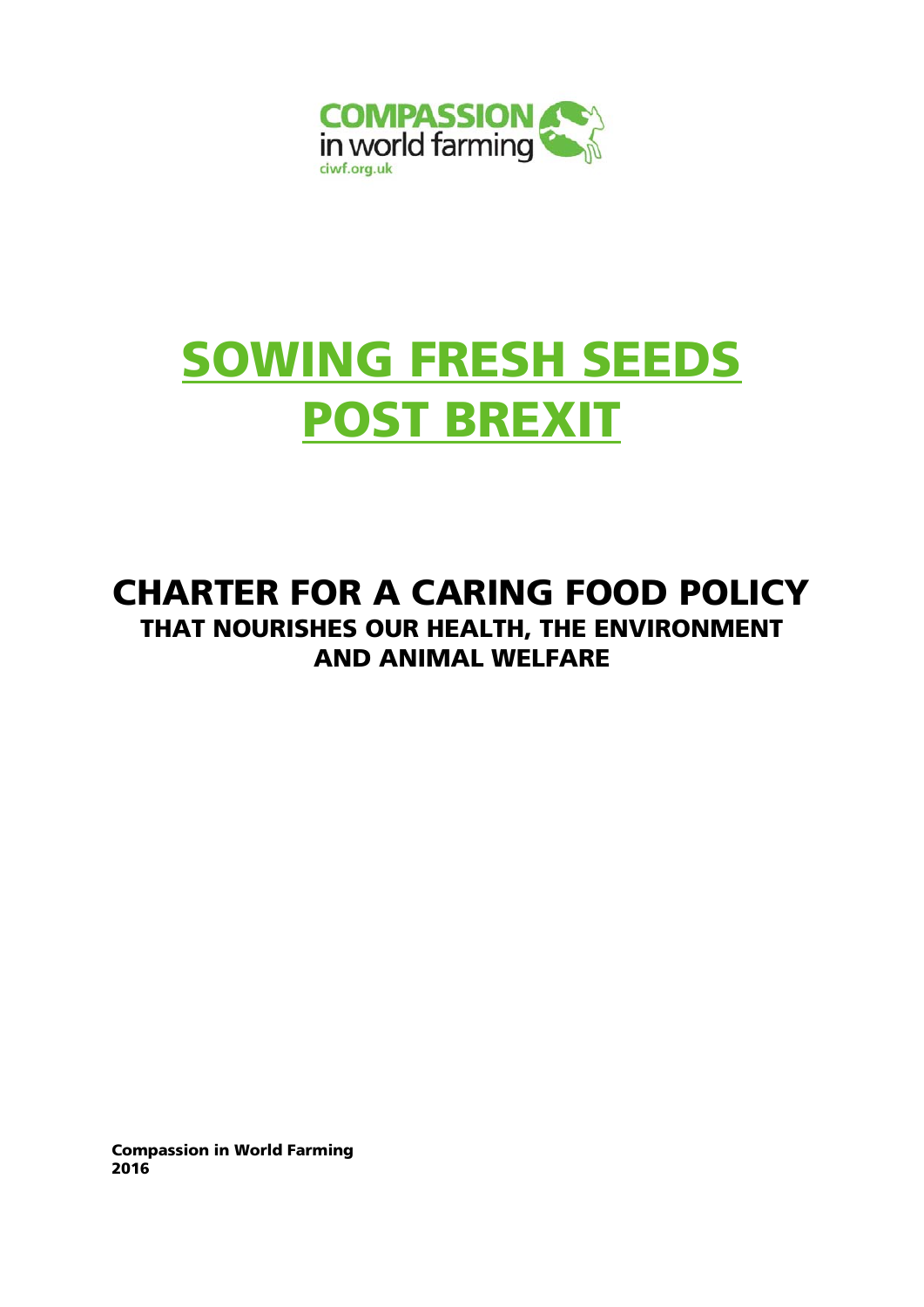# SECTION 1

As the UK moves away from the Common Agricultural Policy (CAP), we have an opportunity to start with a blank sheet of paper in designing our food and farming system. We believe its key elements should include:

- Producing nutritious food and promoting healthy diets
- **•** Farming in ways that restore natural resources  $-$  soils, water, biodiversity  $-$  and then maintain them in good shape for future generations
- Achieving food security
- Ensuring that farming contributes to the Paris target of limiting temperature increases to 'well below 2°C
- Providing decent livelihoods for farmers
- Reducing farm antibiotics use
- Achieving high standards of animal welfare.

There are two important starting points. First, we should develop a cohesive Food and Farming Policy that seeks to deliver on all the above intermeshed objectives.

Second, we need to move away from industrial livestock production as this is a key driver, or an important contributor, to the detrimental impact of today's farming on the environment, public health, antibiotic resistance, climate change and animal welfare.

# Compassion in World Farming calls on the UK to adopt the following:

# CORE OBJECTIVE: PUT ANIMALS BACK ON THE FARM

Replace factory farming with pasture and land-based farming of animals to high animal welfare and environmental standards

# PLEDGES:

REDUCE GRAIN-RELIANT LIVESTOCK FEEDING

A 33% reduction by 2025 – and a 50% reduction by 2035 – in the use of humanedible crops to feed farm animals as this is an inefficient, environmentally damaging way of feeding people. This should be coupled with keeping farm animals on the land in efficient and environmentally friendly forms of husbandry such as mixed rotational farming.

- ENCOURAGE LESS AND BETTER MEAT AND DAIRY CONSUMPTION This would give us healthier lives, reduce greenhouse gas emissions, help restore the environment and make it easier to feed the growing world population. As a guide we should aim for a 33% reduction in meat and dairy consumption by 2025 and a 50% reduction by 2035 with livestock products consumed coming from land-based farming systems which provide better animal welfare and nutritional and environmental benefits.
- INTRODUCE HIGH STANDARDS OF ANIMAL WELFARE Phase out cruel factory farming systems including cages and crates
- REDUCE ANTIBIOTIC USE

End the routine preventive use of antibiotics to suppress the diseases that are inevitable when animals are kept in crowded, stressful conditions. This should be accompanied by a switch to higher welfare farming systems less reliant on antibiotics.

 HONEST LABELLING Introduce mandatory labelling of meat and dairy products as to farming method

2

 BETTER PUBLIC PROCUREMENT Public procurement will only use meat, milk and eggs that have been produced humanely and sustainably.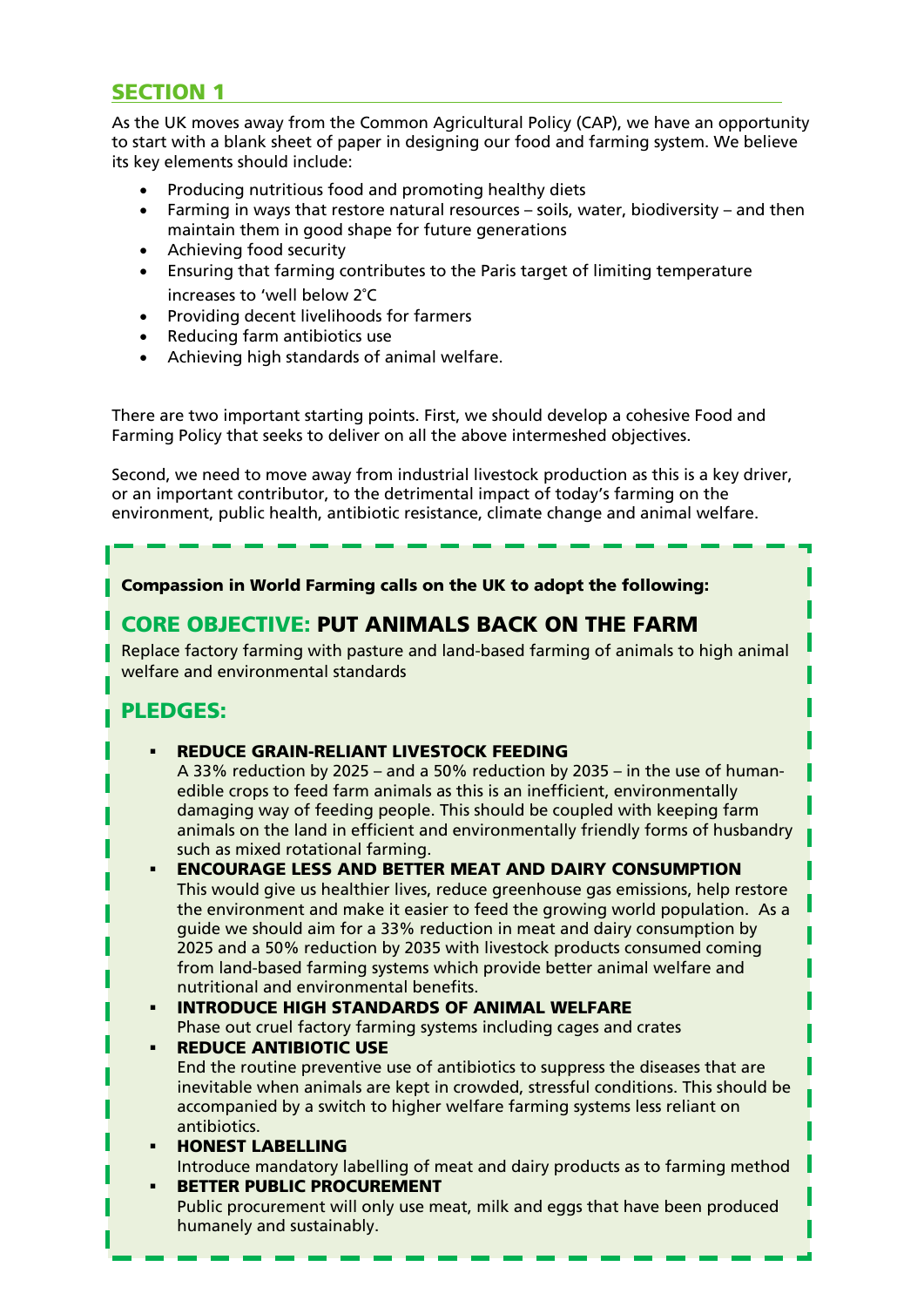# COMPASSION IN WORLD FARMING CALLS ON THE UK TO:

# Ban the export of live animals for slaughter or fattening

Once the UK is no longer bound by EU rules, it will be free to ban live exports provided that in any new trade agreement with the EU it insists on the inclusion of a clause permitting it to do so.

# Adopt a more ambitious approach to animal welfare

Good welfare goes beyond minimising negative experiences; it also involves providing animals with opportunities to have positive experiences such as pleasure, interest, confidence and a sense of well-being. Animals should be treated as sentient beings, as individuals. The status of animals as sentient beings should be enshrined in UK legislation.

# Protect UK farmers from low welfare imports

The UK must insist on the inclusion in new trade agreements of a clause permitting it to require imports to meet UK animal welfare standards.

## Encourage a move from factory farming to free-range systems

Industrial systems, even with good management, have little or no potential for delivering good welfare outcomes. Free-range and pasture-fed systems, if well designed and well managed, have the potential to produce high standards of welfare. When animals are housed, they should be kept in large barns with ample space, plenty of straw, natural light and effective ventilation.

## Halt the zero-grazing of dairy cows

UK dairy cows are increasingly being taken off the fields and kept indoors year round in zero grazing operations. Government should provide incentives and support to farmers to keep dairy cows in seasonal pasture-based systems.

## Phase out enriched cages for laying hens

Germany has banned enriched cages from 2025. All the UK's major supermarkets have stopped selling enriched cage eggs or have pledged to do so. The UK should now ban enriched cages otherwise they may still be used to produce the egg ingredients that appear in a range of foods.

## Improve the welfare of pigs

The UK should enforce the legislation that bans routine tail docking and requires pigs to be provided with enrichment materials such as straw. Regrettably, some UK pig farmers still ignore these laws that have been in force since 2003. The UK should encourage the replacement of farrowing crates with free farrowing systems. Some of these have been developed by British scientists and farmers and piglet mortalities in free farrowing systems can be as low as, or lower than, in crates.<sup>123</sup>

# SECTION 3: BUILDING AN INTEGRATED FOOD POLICY

# Production: Policies should be adopted to facilitate a transition from industrial grain-based livestock production towards sustainable, humane forms of animal husbandry.

45% of UK cereals are used as animal feed.4 For every 100 calories fed to animals in the form of human-edible crops, we receive on average just 17-30 calories as meat.<sup>56</sup> Using cereals as animal feed is a wasteful use not just of these crops but of the land, water and energy used to grow them.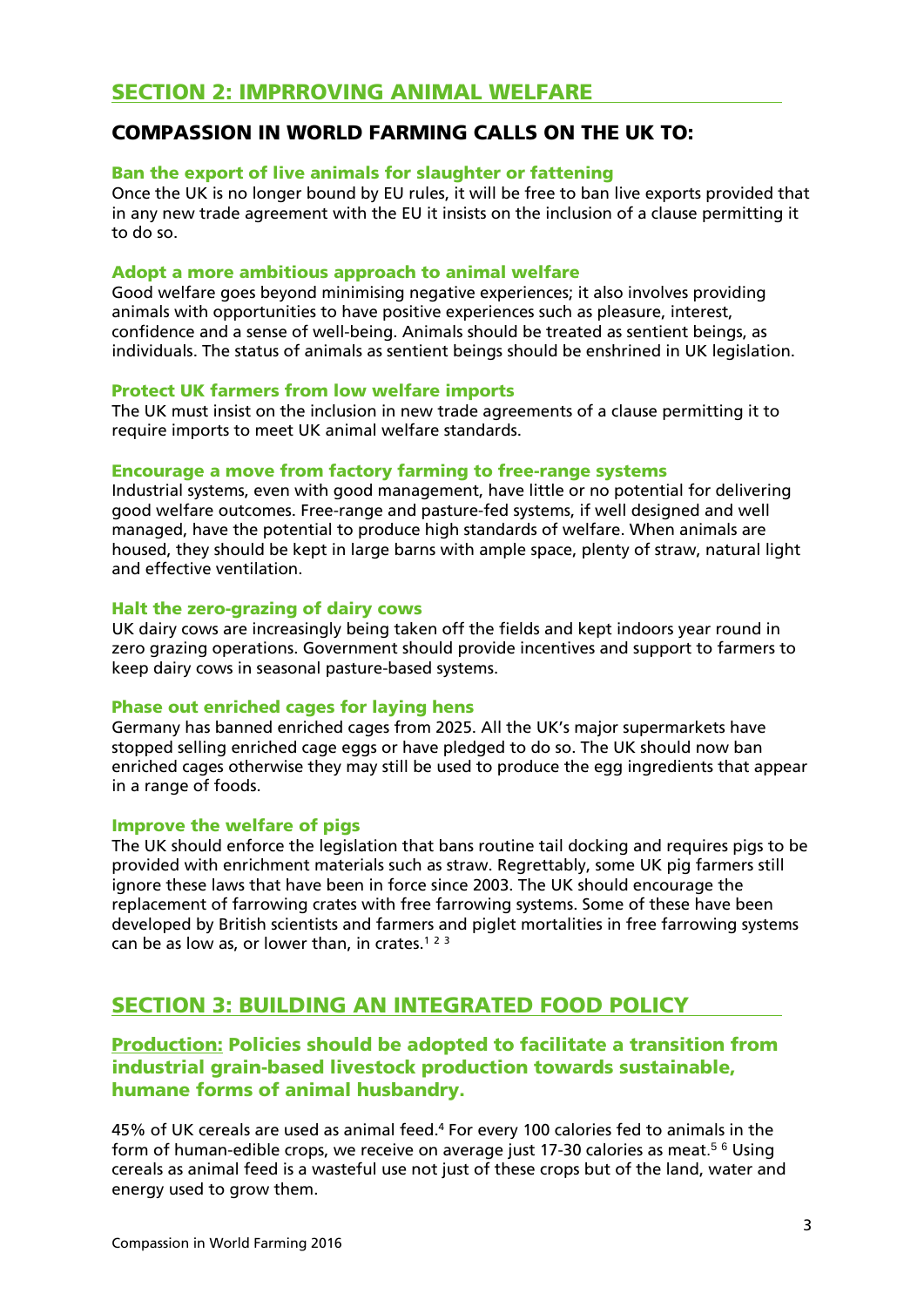Industrial livestock's huge demand for cereals as feed has fuelled the intensification of crop production which, with its monocultures and agro-chemicals, has lead to water pollution, soil degradation<sup>7</sup> 8 and biodiversity loss.<sup>9 10</sup> If the pressure to farm arable land intensively could be eased by reducing the need for animal feed, we could restore soils, water and biodiversity.

A substantial reduction in the use of grain to feed animals would enhance resourceefficiency and food security as more people are fed when scarce arable land is used to grow food for people rather than for animal feed. The UK should avoid the excessive use of cereals in animal feed and instead put more emphasis on:

- *• raising animals on extensive pastures:* Extensively reared cattle and sheep convert grass into food that we can eat and are able to use land that is generally not suitable for other forms of food production;
- *• integrated crop/livestock production:* the link between animals and the land should be restored through mixed rotational farming where animals are fed on crop residues and their manure, rather than being a pollutant, fertilises the land;
- *• pigs and poultry are nature's great foragers and recyclers:* many UK pigs and poultry are factory farmed. They should instead be kept outdoors where some of their diet can come from foraging, pasture, by-products, cull vegetables from local farms and unavoidable food waste. This could replace part of the cereal- and soybased feed currently used.

## Redefining the role of livestock

The above proposals are in line with recent studies. Research funded by the UN Food and Agriculture Organization (and two of the authors work for the FAO) argues that, rather than being fed on cereals, the role of livestock should be "to use resources that cannot otherwise be used for food production" such as grasslands, food waste and by-products.11 This research shows that the environmental pressures from livestock production could be lessened by reducing the use of human-edible crops as animal feed.

Bajželj *et al* (2014) identify grazing on pasture and the use of crop residues and processing co-products as efficient forms of feed.12 They say that "together these support about 30% of current [global] livestock production; the remaining 70% has to be seen as a very inefficient use of land to produce food".

With nearly two-thirds of its agricultural land being pasture, Britain has the opportunity to become a leading player in the production of pasture-fed and pasture-raised livestock, which in itself would help relieve the pressure of demand on cereals for animal feed.

# Consumption: Policies should encourage the adoption of balanced diets with less but better quality meat and dairy products. This would produce multiple benefits.

## Health

Lower consumption of red and processed meat would reduce the incidence of heart disease, obesity and certain cancers.13 <sup>14</sup> 15The new *Eatwell Guide* produced by Public Health England advises: "Eat less red and processed meat".16

#### Environment

Because feeding crops to animals is so inefficient, more ground- and surface- water is used and polluted and more arable land and energy are needed to produce a unit of nutrition from industrially reared livestock (with their grain-based diet) than from animals reared on pasture or on mixed farms.17

A move away from grain-based animal production coupled with a reduction in meat consumption would allow land to be farmed less intensively. This would result in less use of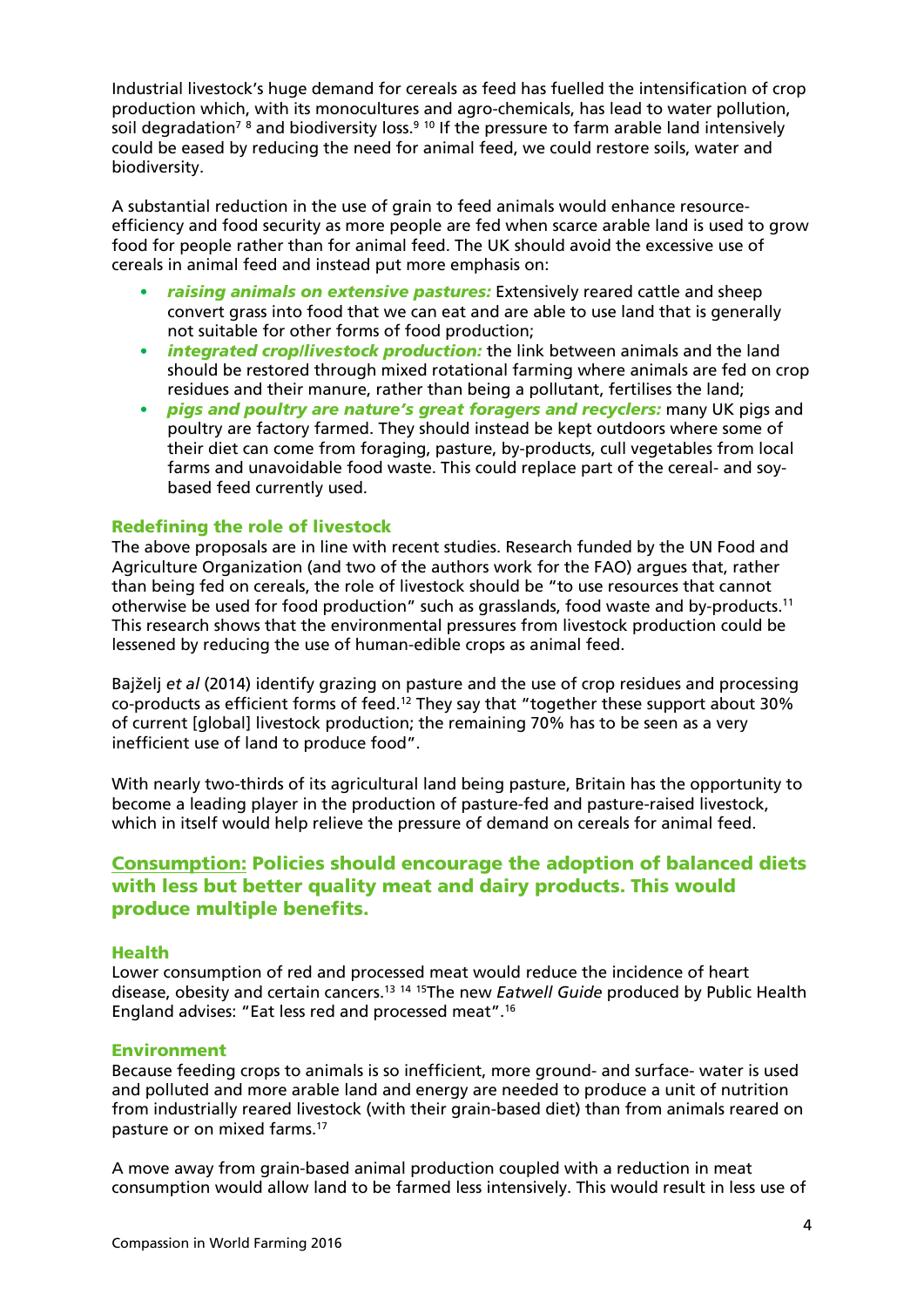artificial fertilisers and pesticides: reduced degradation of water, soil and air; lower use of water, land and energy: reduced greenhouse gas emissions; and biodiversity gains.

#### Climate change

Studies show that without a substantial reduction in meat and dairy consumption, our diets alone will take us over the Paris Agreement's target of limiting temperature rises to 'well below 2°C.18 <sup>19</sup>

# Animal welfare

Reduced consumption of meat and dairy products would further increase the scope for animals to be farmed extensively using higher welfare standards.

# End the routine preventive use of antibiotics

The use of antibiotics in farming contributes to the transfer of resistant bacteria to people. Antibiotics are used regularly in industrial pig and poultry farms to forestall the diseases that would otherwise be inevitable in the crowded conditions. 'Health-orientated systems' should be developed for rearing animals which would not need recourse to regular preventive use of antibiotics. Such systems would avoid overcrowding and excessive group size; reduce stress; ensure animals can perform their natural behaviours; end early weaning of pigs; move away from genetic selection for extreme growth rates and yields as these place animals on a metabolic knife edge making them susceptible to poor health. These systems should be based on the principles of higher welfare husbandry, with lower stocking densities, environmental enrichment and, whereever possible, outdoor access.

# SECTION 4: INSTRUMENTS NEEDED TO SUPPORT THESE POLICIES

# Public information and education:

The Government should develop programmes to increase public awareness of the implications of different livestock farming methods and consumption levels for human health, the environment, food security and animal welfare. These programmes should emphasise the need for the consumption of less but better quality meat and dairy products.

#### Honest labelling

Consumers should be empowered to play a greater part in driving improvements in animal welfare. Mandatory labelling of meat and dairy products as to method of production would enable consumers to make informed choices when buying food. Most milk is pooled together making it impossible to distinguish intensive and pasture-based milk. The industry must separate pasture-based and zero-grazed milk and dairy products (as is already done for organic) so that they each can be labelled.

#### Public procurement: taking the lead, setting the standard

Public sector bodies should, when buying meat, dairy products and eggs, use their buying power to augment the market for food produced to high nutritional, environmental and animal welfare standards. Public bodies' commitment to quality will help change our attitude to food.

## Develop policies that provide access to affordable, nutritious food for all

In recent years healthy foods have been consistently more expensive than less healthy ones with a growing gap between them. The Faculty of Public Health states: "In the UK, the poorer people are, the worse their diet, and the more diet-related diseases they suffer from".20 Food policy should ensure that everyone is able to access healthy food irrespective of their income. This will require proper integration between food and social equity policies.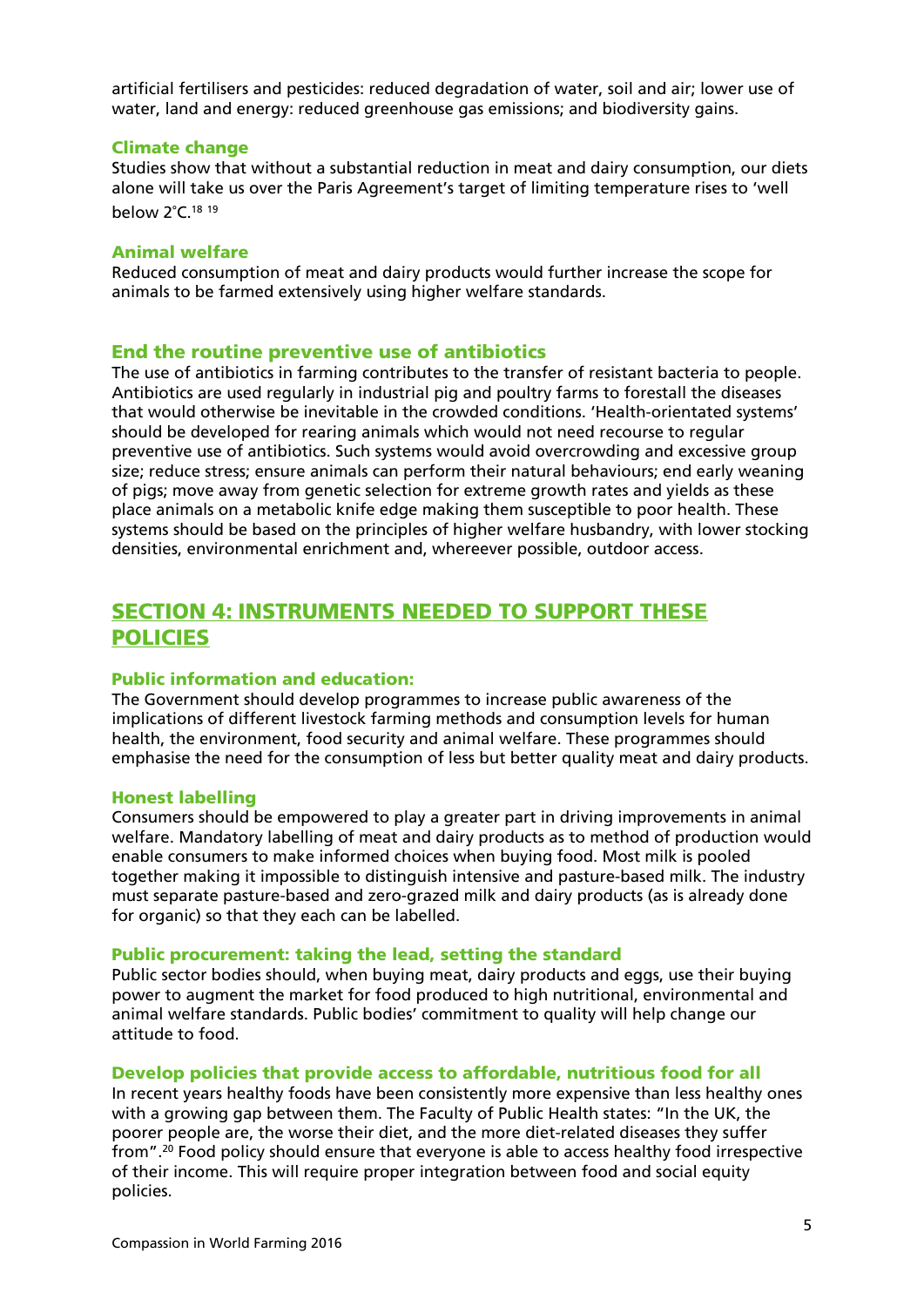# Getting prices right - internalising negative externalities

Olivier De Schutter, former UN Special Rapporteur on the right to food, stresses that "any society where a healthy diet is more expensive than an unhealthy diet is a society that must mend its price system."21 This applies equally to a society where environmentally damaging, low animal welfare food is cheaper than food that respects natural resources and animals' well-being.

Livestock production, in particular industrial production, produces a range of costly 'negative externalities' including damage to the environment and health. These negative externalities represent a market failure as the costs associated with them are borne by third parties or society as a whole and are not included in the prices paid by consumers. In some cases the costs are borne by no-one and key resources such as soil and biodiversity are allowed to deteriorate undermining the ability of future generations to feed themselves. Mechanisms are needed to enable the negative externalities of livestock production (including poor animal welfare) to be included in prices thereby reflecting the true cost of using resources and their environmental impacts.

# Tax measures and subsidies to reduce the cost of sustainable food and farming

CAP payments, which are primarily a subsidy for land ownership, should be replaced by post Brexit payments for ecosystem services and high animal welfare standards. These payments should support a move to pasture-fed and land-based animal farming.

Taxation should entail two intertwined approaches. Taxes can be levied equal to a particular negative externality. Taxes should also be used to lower the cost of quality food and farming for both farmers and consumers. Farmers adopting high standards could be given generous capital allowances and an extra tranche of tax-free income.

The cost of high quality food could be reduced for consumers in two ways. Income generated by taxes levied to internalise negative externalities could be used to subsidise quality food such as meat raised to high welfare standards, fruit and vegetables. UK policy on charging VAT on food is inconsistent. Where it is charged, a zero rate should be placed on healthy food that respects the environment and animal welfare.

# Creation of a new food culture

1

The current food culture gives great weight to factors such as low prices and convenience. There is no part of this culture that invites consumers to think about how low-cost meat, eggs and milk are produced. A new food culture must be created which cares about the nutritional quality of food and values farming methods that protect the environment and animals.

- <sup>3</sup> http://www.360farrower.com/news-and-press Accessed 12 August 2016<br><sup>4</sup> Agriculture in the United Kingdom, 2015. Author's calculation based on Tables 7.2-7.4
- https://www.gov.uk/government/uploads/system/uploads/attachment\_data/file/535996/AUK-2015- 07jul16.pdf

<sup>1</sup> Weber *et al.*, 2007. Piglet mortality on farms using farrowing systems with or without crates. *Animal* 

*Welfare* 16: 277-279.<br><sup>2</sup> Baxter *et al.*, 2012. Alternative farrowing accommodation: welfare and economic aspects of existing farrowing and lactation systems for pigs. Animal (2012), 6:1, pp 96–117

<sup>&</sup>lt;sup>5</sup> Lundqvist, J., de Fraiture, C. Molden, D., 2008. Saving Water: From Field to Fork – Curbing Losses and Wastage in the Food Chain. SIWI Policy Brief. SIWI.

<sup>6</sup> Nellemann, C., MacDevette, M., Manders, T. *et al*., 2009. *The environmental food crisis – The environment's role in averting future food crises*. A UNEP rapid response assessment. United Nations Environment Programme, GRID-Arendal, www.unep.org/pdf/foodcrisis\_lores.pdf

<sup>7</sup> Edmondson, J.L. *et al.*, 2014. Urban cultivation in allotments maintains soil qualities adversely affected by conventional agriculture. Journal of Applied Ecology 2014, 51, 880–889.